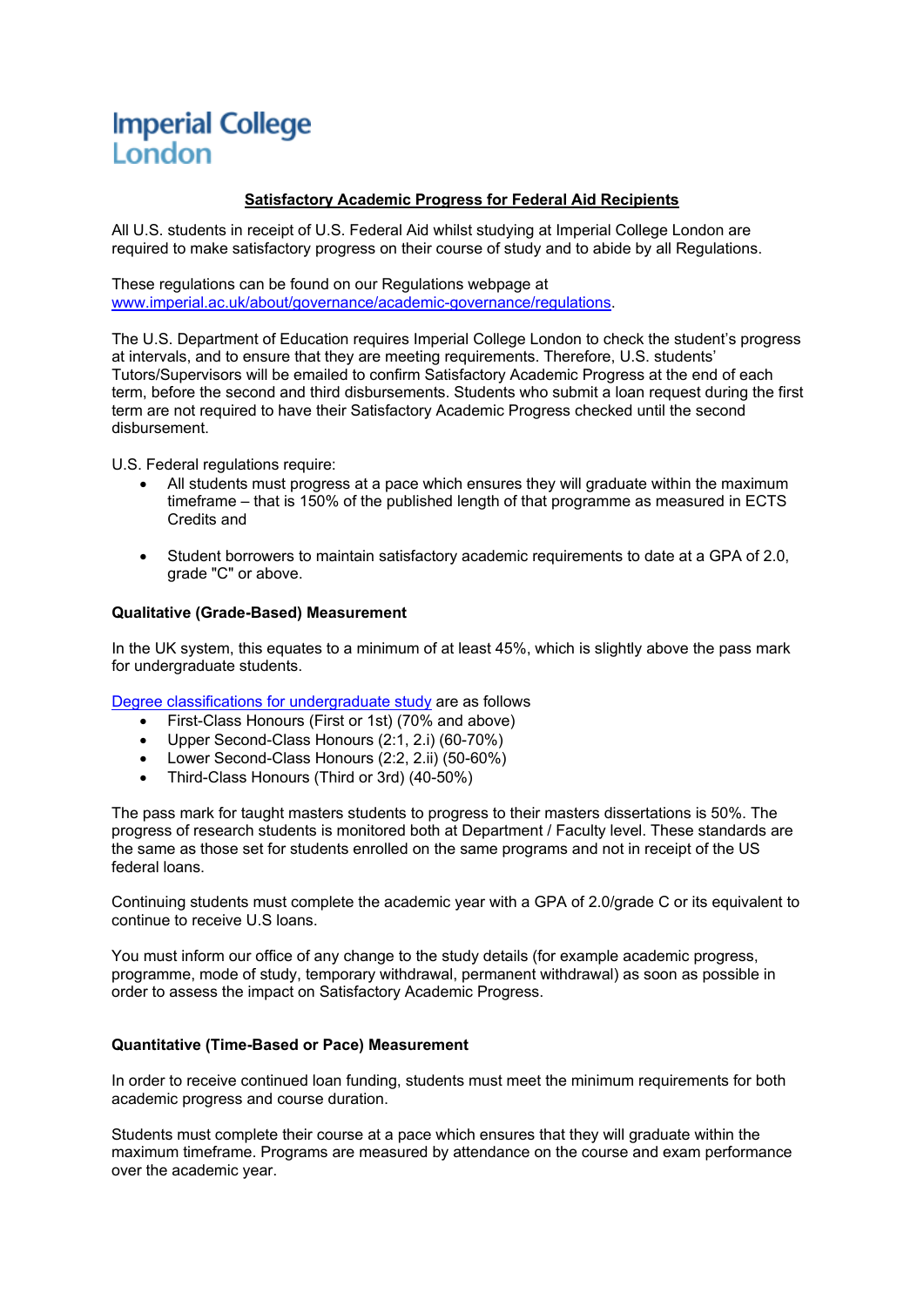The maximum timeframe for both undergraduate and postgraduate courses is 150% of the published length of the program as measured in ECTS credits.

| Standard published program<br>length | <b>Maximum timeframe for completion</b> |
|--------------------------------------|-----------------------------------------|
| 3 year undergraduate degree          | 4.5 years                               |
| 4 year undergraduate degree          | 6 years                                 |
| 9 month postgraduate degree          | 13.5 months                             |
| 12 month postgraduate degree         | 18 months                               |
| 3 year postgraduate degree           | 4.5 years                               |
| 4 year postgraduate degree           | 6 years                                 |

All periods of enrolment contribute when assessing progress, even periods when the student did not receive federal loan funds. The table below provides examples of a change in enrolment and its effect on SAP measurement.

| <b>Change in enrolment</b>                               | Count towards maximum<br>timeframe | <b>Count towards Grade Base</b><br>(Qualitative) |
|----------------------------------------------------------|------------------------------------|--------------------------------------------------|
| Interruption of study                                    | No                                 | No                                               |
| Change in program                                        | No.                                | No                                               |
| Withdrawal                                               | No.                                | No                                               |
| Repeat study or re-assessment<br>due to academic failure | Yes                                | Yes                                              |
| Transfer into Imperial College<br>London                 | Yes                                | Yes                                              |

Students must be studying at least half-time in order to remain eligible for the federal loans.

#### **European Credit Transfer and Accumulation System (ECTS)**

The European Credit Transfer and Accumulation System (ECTS) is an academic credit system for higher education widely used throughout the European Higher Education Area (EHEA).

ECTS credits express the volume of learning based on the achievement of defined learning outcomes and their associated workload. The ECTS value of our degrees is displayed on our course pages for each course.

Credits accumulated are transferable to another programme offered by the same institution or by another institution.

The typical credit ranges are as follows

- 180–240 units for the first cycle (Bachelor's) and
- 90–120 units for the second (Master's) cycles; for the latter, a minimum of 60 must be at second cycle level.
- None for the third cycle (Doctoral).

Successful completion of an academic year of three terms accumulates 60 ECTS credits.

Bachelor's degrees have an ECTS value of at least 180 credits.

All of our integrated masters courses are recognised, where appropriate, for professional accreditation in the UK. Some of our integrated masters degrees incorporate assessed work outside the academic terms and therefore attract 270 (or more) ECTS credits.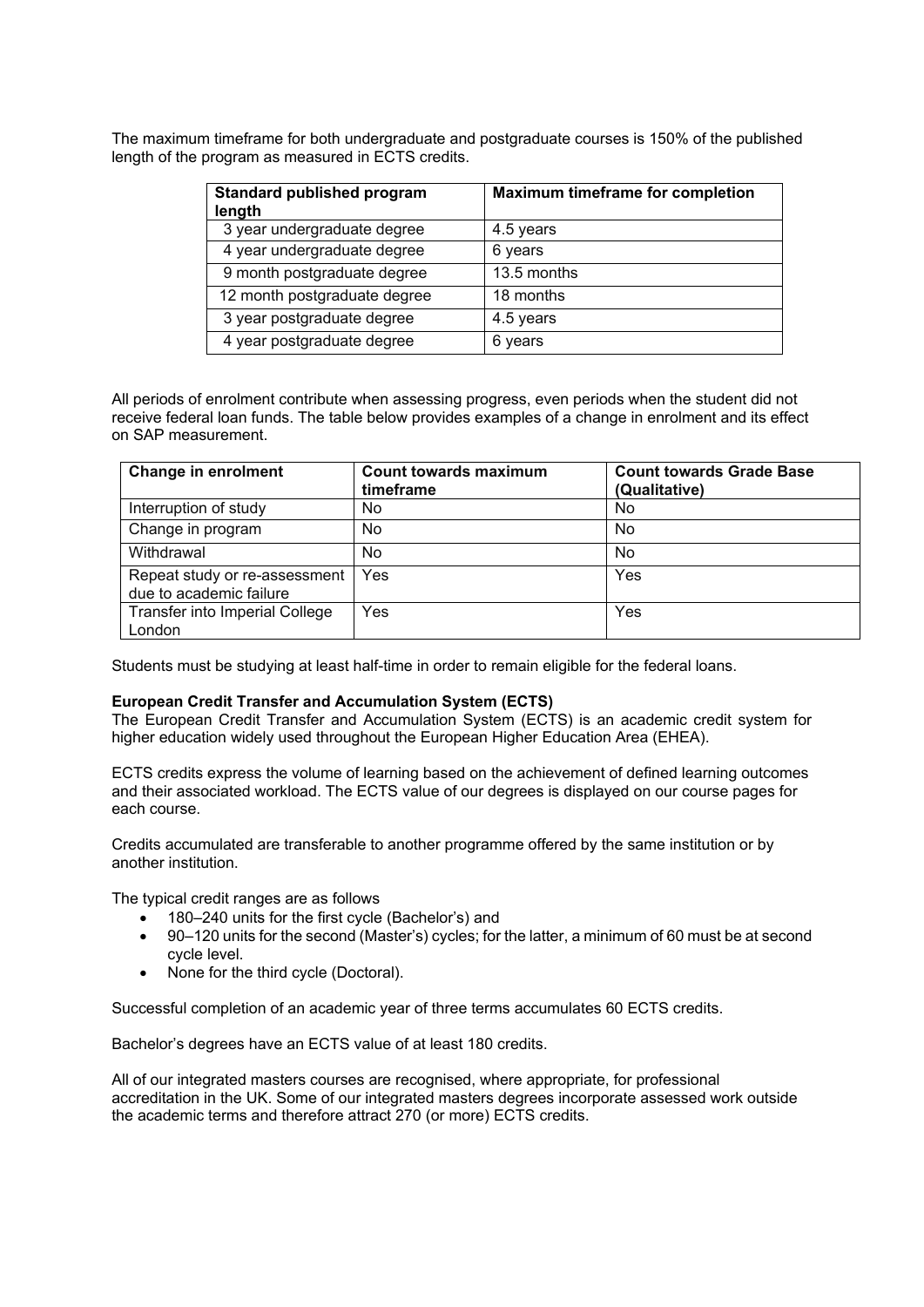In cases where integrated masters degrees attract 240 ECTS credits, some, but not all, students will optionally be able to undertake additional study or project work in the summer vacations to raise their ECTS count to 270.

The ECTS does not currently apply to undergraduate medicine.

Where courses are allocated ECTS credits, students are eligible for loans as long as they maintain attendance and progression on their course at a minimum pace of 67% of cumulative coursework attempted to ensure they will complete within 150% of the published length of the program.

| Standard published program length | <b>Pace Completion Rate</b>                   |
|-----------------------------------|-----------------------------------------------|
| 3 year undergraduate degree       | 180 credits x $150\% = 270$ attempted credits |
|                                   | (maximum timeframe)                           |
|                                   | 180 / 270 = 67% pace completion               |
| 4 year undergraduate degree       | 240 credits $x 150\% = 360$ attempted credits |
|                                   | (maximum timeframe)                           |
|                                   | 360 / 240 = 67% pace completion               |
| 12 month postgraduate degree      | 90 credits x $150\% = 135$ attempted credits  |
|                                   | (maximum timeframe)                           |
|                                   | $90/135 = 67%$ pace completion                |
| 3 year postgraduate degree        | 270 credits x $150\% = 405$ attempted credits |
|                                   | (maximum timeframe)                           |
|                                   | $270 / 405 = 67%$ pace completion             |
| 4 year postgraduate degree        | 360 credits x $150\% = 540$ attempted credits |
|                                   | (maximum timeframe)                           |
|                                   | 360 / 540 = 67% pace completion               |

## **Process of obtaining Satisfactory Academic Progress reports**

U.S. federal loan recipients are required to provide the Student Financial Support team the name and contact details (including email address) of their supervisor/tutor within the first two weeks of the start of the academic year.

The Student Financial Support team will contact all supervisors/tutors to confirm the recipient's satisfactory academic progress. Without this progress confirmation we are unable to process any of your Direct Loan disbursements.

Students who do not achieve the required GPA or equivalent grade; or who are not successfully completing the course at the required pace are no longer eligible to receive the US loans. Students will be notified of this by email and placed on Financial Aid Warning.

#### **Financial Aid Warning**

Where the Satisfactory Academic Progress requirement has not been met at the end of each payment period, the student will be placed on 'Financial Aid Warning' for the period of the next academic term and will continue to be eligible to receive funding for that period only. Students on Financial Aid Warning will then need to take action to improve their grade and bring it in line with the requirements.

The Student Financial Support team will communicate the Financial Aid Warning by email and inform students that they need to improve their grades and bring them in line with the SAP requirements.

If satisfactory progress has not been achieved at the end of the Financial Aid Warning period, the student's loans will be terminated. We do not have the right to waive the satisfactory academic progress requirement for any student.

It is possible for students to receive more than one warning period during an academic year. However, students cannot be placed on a Financial Aid Warning period consecutively.

# **Appeals & Financial Probation**